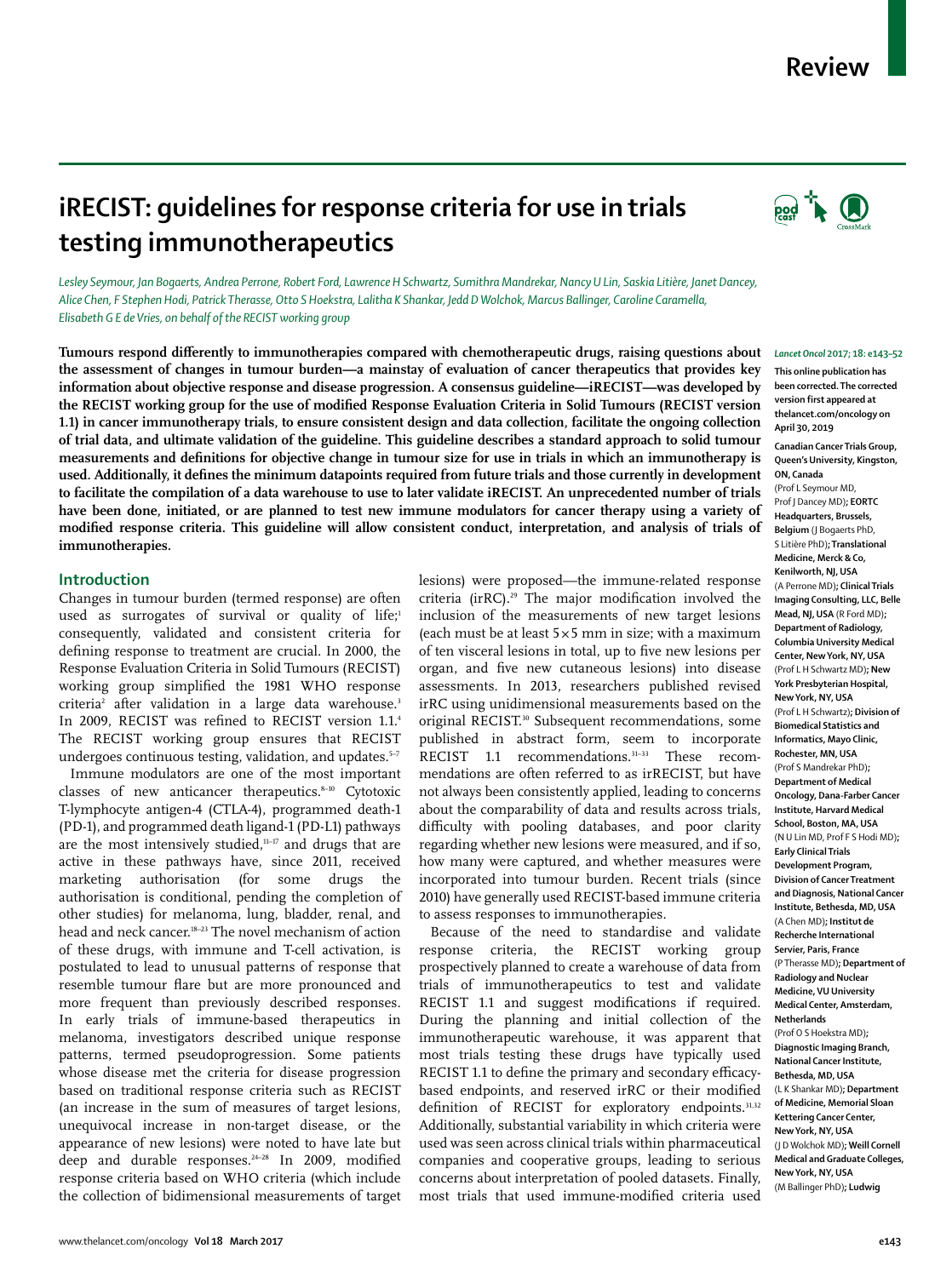**Institute for Cancer Research, New York, NY, USA**  (M Ballinger)**; Genentech Inc, San Francisco, CA, USA** (M Ballinger)**; Department of Radiology, Gustav Roussy Cancer Campus, Villejuif, France** (C Caramella MD)**; and Department of Medical Oncology, University Medical Center Groningen, Groningen, Netherlands** (Prof E G E de Vries MD)

Correspondence to: Prof Lesley Seymour, Canadian Cancer Trials Group, Queen's University, Kingston, ON K7L 3N6, Canada **lseymour@ctg.queensu.ca**

For more on the **RECIST working group** see http://www.eortc.org/ recist/

See **Online** for appendix

independent imaging review by a commercial entity for those criteria, rather than investigator assessments. We think that response criteria should be applicable across all cancer clinical trials, including those done in the academic sector, where costly independent review is not feasible.

On the basis of these observations, the RECIST working group decided to develop a guideline for the use of a modified RECIST to ensure consistent design and data collection that would facilitate the ongoing collection of clinical trial data and ultimate validation, if indicated, of a modified RECIST 1.1 for immune-based therapeutics (termed iRECIST). These guidelines are not intended to define or guide clinical practice or treatment decisions, but rather to provide a consistent framework for the management of data collected in clinical trials of immune-based therapies. Treatment decisions rest with the patient and their health-care team.

## **Terminology**

iRECIST is based on RECIST 1.1. Responses assigned using iRECIST have a prefix of "i" (ie, immune)—eg, "immune" complete response (iCR) or partial response (iPR), and unconfirmed progressive disease (iUPD) or confirmed progressive disease (iCPD) to differentiate them from responses assigned using RECIST 1.1. Similar nomenclature is used for stable disease (iSD). New lesions are assessed and subcategorised into those that



*Figure 1:* **Process for developing and validating iRECIST consensus guidelines** Blue shaded boxes represent steps still in progress. RECIST=Response Evaluation Criteria in Solid Tumours.

qualify as target lesions (new lesion, target) or non-target lesions (new lesion, non-target).

## **Development of the guideline**

The RECIST working group formed a subcommittee and held a series of conference calls and face-to-face meetings in 2015 and 2016 to discuss plans for the development and validation of iRECIST (figure 1) and to review existing approaches to assess response in immune modulator trials, and also to identify points of consensus and items that needed further discussion. Members of the subcommittee included clinical, statistical, and imaging experts in methodology and immunotherapy, representatives from the pharmaceutical companies developing immunotherapeutics, and key regulatory authorities (appendix p 1**)**. On June 2, 2016, a formal meeting was held in Chicago (IL, USA), with invited presentations from regulatory authorities, pharmaceutical companies with immune modulator drugs in development, and academic groups, followed by a structured discussion. Before the meeting, the 52 invited participants were polled to enable the identification of questions that needed to be addressed, as well as the response criteria routinely used by participants. Ten respondents provided responses before the meeting (including some pooled responses) and all eight presenters identified additional areas of interest in their presentations. After review and discussion during the meeting, the group identified a list of important questions to be addressed by iRECIST (panel 1). Notably, all participants confirmed that RECIST 1.1 was used for primary endpoints, with immune-modified response criteria being used in an exploratory manner, with very few exceptions; in one instance, immune-modified criteria were used as a coprimary endpoint. The most commonly used immune-modified criteria were variations of irRECIST. There was more variability in independent imaging review and the period of time during which response data were collected after RECIST 1.1 progression or cessation of protocol therapy. Further calls and meetings were held to develop and plan the full validation of iRECIST (figure 1).

## **iRECIST**

The continued use of RECIST 1.1 is recommended to define whether tumour lesions, including lymph nodes, are measurable or non-measurable, as well as for the management of bone lesions, cystic lesions, and lesions with previous local treatment (eg, radiotherapy; table 1). Similarly, no changes have been made to the recommendations regarding the method of measurement, although clinical examination and chest radiograph are rarely used, with the availability of more modern imaging techniques (eg, CT scans and MRI). The principles used to establish objective tumour response are largely unchanged from RECIST 1.1, but the major change for iRECIST is the concept of resetting the bar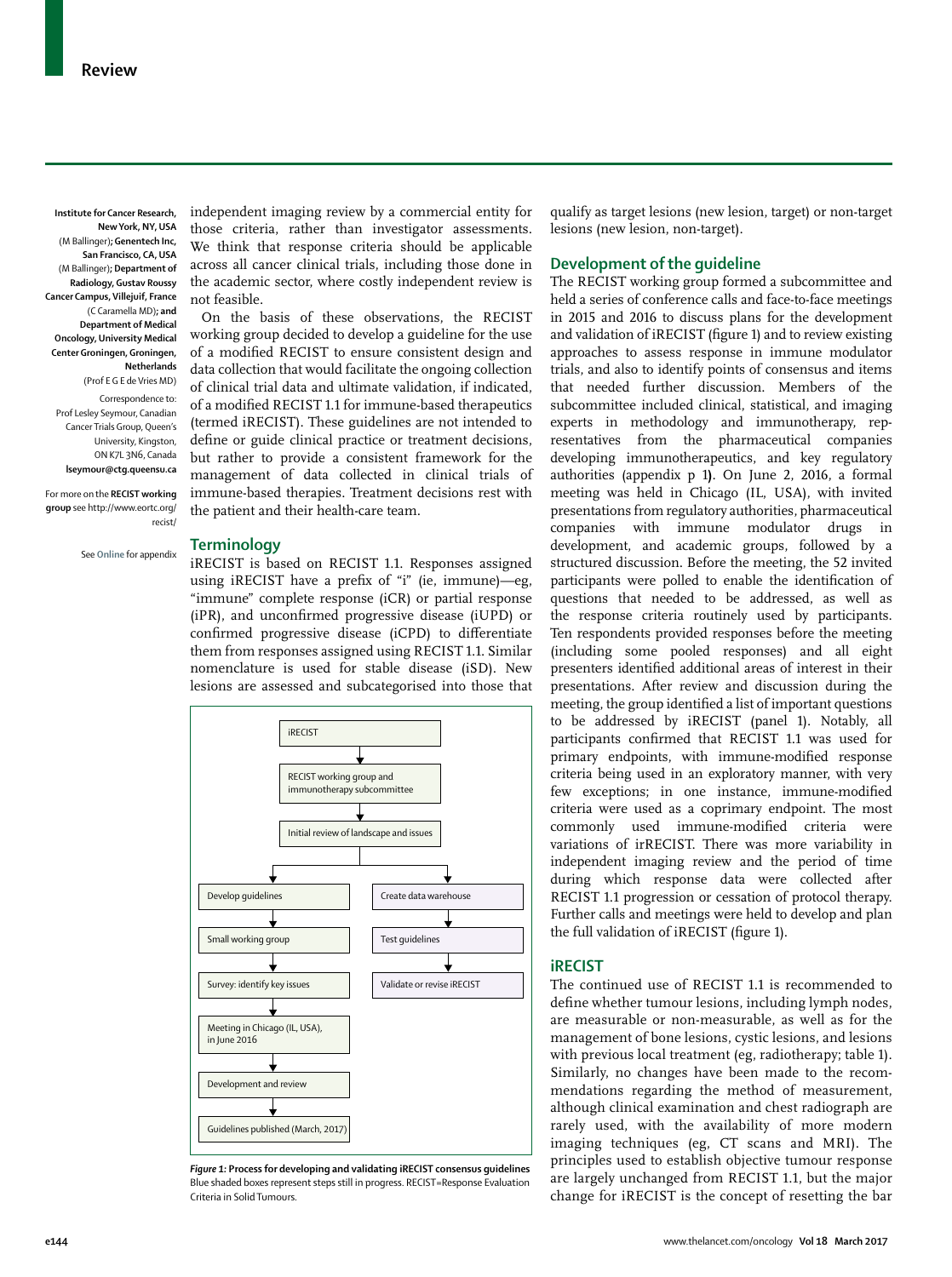if RECIST 1.1 progression is followed at the next assessment by tumour shrinkage.

iRECIST defines iUPD on the basis of RECIST 1.1 principles; however, iUPD requires confirmation, which is done on the basis of observing either a further increase in size (or in the number of new lesions) in the lesion category in which progression was first identified in (ie, target or non-target disease), or progression (defined by RECIST 1.1) in lesion categories that had not previously met RECIST 1.1 progression criteria. However, if progression is not confirmed, but instead tumour shrinkage occurs (compared with baseline), which meets the criteria of iCR, iPR, or iSD, then the bar is reset so that iUPD needs to occur again (compared with nadir values) and then be confirmed (by further growth) at the next assessment for iCPD to be assigned. If no change in tumour size or extent from iUPD occurs, then the timepoint response would again be iUPD. This approach allows atypical responses, such as delayed responses that occur after pseudoprogression, to be identified, further understood, and better characterised (tables 1–3, figure 2, appendix pp 2–4). Sample case record forms and protocol sections are included in the appendix pp 5–19. In the next few paragraphs, we only briefly summarise sections of RECIST 1.1 that are unchanged; readers should refer to RECIST 1.1 for full descriptions.<sup>4</sup>

## **Assessment of target, non-target, and new lesions**

Most RECIST 1.1 recommendations are unchanged for timepoint response, including the management of lymph nodes, lesions that become too small to measure, lesions that split or coalesce, and the definition of complete response, partial response, stable disease, and progressive disease. Each timepoint response is based on the assessment of target lesions, non-target lesions, and new lesions.

For target lesions, iCR, iPR, and iSD can all be assigned after iUPD has been documented, as long as iCPD was not confirmed. iUPD is defined by RECIST 1.1 criteria for progressive disease; iUPD can be assigned multiple times as long as iCPD is not confirmed at the next assessment. Progression is confirmed in the target lesion category if the next imaging assessment after iUPD (4–8 weeks later) confirms a further increase in sum of measures of target disease from iUPD, with an increase of at least 5 mm. However, the criteria for iCPD (after iUPD) are not considered to have been met if complete response, partial response, or stable disease criteria (compared with baseline and as defined by RECIST 1.1) are met at the next assessment after iUPD. The status is reset (unlike RECIST 1.1, in which any progression precludes later complete response, partial response, or stable disease). iCR, iPR, or iSD should then be assigned; and if no change is detected, then the timepoint response is iUPD.

The assessment of non-target lesions at each timepoint follows similar principles. iUPD (but not iCPD) can have been documented before iCR or when the criteria for neither CR nor PD have been met (referred to as noniCR/non-iUPD) and can be assigned several times, as long as iCPD was not confirmed. iUPD is defined by RECIST 1.1 criteria; however, iUPD can be assigned multiple times as long as iCPD is not confirmed at the next assessment. Progressive disease in the non-target lesion category is confirmed if subsequent imaging, done 4–8 weeks after iUPD, shows a further increase from iUPD. The criteria for iCPD are not judged to have

|                                                                                                   | RECIST 1.1                                                                                                                                                                                                          | <b>IRECIST</b>                                                                                                                                                                                                                                                                                                                                                           |  |
|---------------------------------------------------------------------------------------------------|---------------------------------------------------------------------------------------------------------------------------------------------------------------------------------------------------------------------|--------------------------------------------------------------------------------------------------------------------------------------------------------------------------------------------------------------------------------------------------------------------------------------------------------------------------------------------------------------------------|--|
| Definitions of measurable and<br>non-measurable disease;<br>numbers and site of target<br>disease | Measurable lesions are ≥10 mm in diameter (≥15 mm<br>for nodal lesions); maximum of five lesions (two per<br>organ); all other disease is considered non-target<br>(must be ≥10 mm in short axis for nodal disease) | No change from RECIST 1.1; however, new lesions are assessed as per<br>RECIST 1.1 but are recorded separately on the case report form (but<br>not included in the sum of lesions for target lesions identified at<br>baseline)                                                                                                                                           |  |
| Complete response, partial<br>response, or stable disease                                         | Cannot have met criteria for progression before<br>complete response, partial response, or stable disease                                                                                                           | Can have had iUPD (one or more instances), but not iCPD, before iCR,<br>iPR. or iSD                                                                                                                                                                                                                                                                                      |  |
| Confirmation of complete<br>response or partial response                                          | Only required for non-randomised trials                                                                                                                                                                             | As per RECIST 1.1                                                                                                                                                                                                                                                                                                                                                        |  |
| Confirmation of stable disease                                                                    | Not required                                                                                                                                                                                                        | As per RECIST 1.1                                                                                                                                                                                                                                                                                                                                                        |  |
| New lesions                                                                                       | Result in progression; recorded but not measured                                                                                                                                                                    | Results in iUPD but iCPD is only assigned on the basis of this category<br>if at next assessment additional new lesions appear or an increase in<br>size of new lesions is seen ( $\geq$ 5 mm for sum of new lesion target or any<br>increase in new lesion non-target); the appearance of new lesions<br>when none have previously been recorded, can also confirm iCPD |  |
| Independent blinded review<br>and central collection of scans                                     | Recommended in some circumstances-eq, in some<br>trials with progression-based endpoints planned for<br>marketing approval                                                                                          | Collection of scans (but not independent review) recommended for<br>all trials                                                                                                                                                                                                                                                                                           |  |
| Confirmation of progression                                                                       | Not required (unless equivocal)                                                                                                                                                                                     | Required                                                                                                                                                                                                                                                                                                                                                                 |  |
| Consideration of clinical status                                                                  | Not included in assessment                                                                                                                                                                                          | Clinical stability is considered when deciding whether treatment is<br>continued after iUPD                                                                                                                                                                                                                                                                              |  |
|                                                                                                   |                                                                                                                                                                                                                     |                                                                                                                                                                                                                                                                                                                                                                          |  |

"i" indicates immune responses assigned using iRECIST. RECIST=Response Evaluation Criteria in Solid Tumours. iUPD=unconfirmed progression. iCPD=confirmed progression. iCR=complete response. iPR=partial response. iSD=stable disease.

*Table 1:* **Comparison of RECIST 1.1 and iRECIST**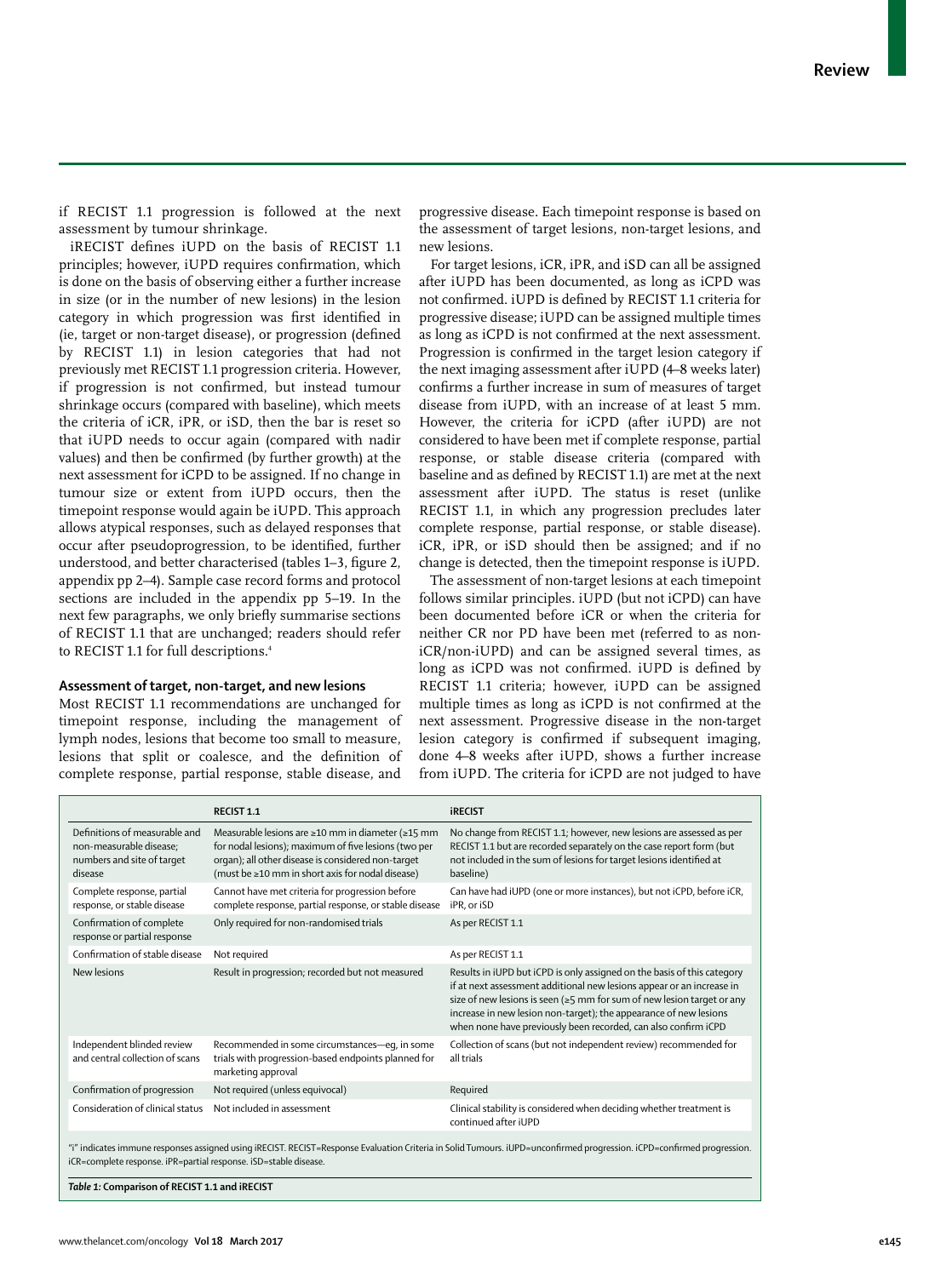been met if RECIST 1.1 criteria for complete response or non-iCR/non-iUPD are met after a previous iUPD. The status is reset (unlike RECIST 1.1) and iCR, or

## *Panel 1:* **Key questions identified by the RECIST working group**

- How to define the date of progression in scenarios in which initial progression by RECIST 1.1 is followed by response and later progression
- How to define best overall response when initial progression is established with RECIST 1.1
- How to manage response and progression in trials comparing standard non-immunotherapy drugs against immunotherapeutics
- Whether or not progression should be confirmed with a second scan; and if so, which timepoint denotes the date of progression?
- New lesions: when to measure, how many to measure, and whether all should be measured at each subsequent accoment
- Optimal timing of frequency of response assessment
- How to manage therapeutic interventions such as surgery or radiotherapy after response

non-iCR/non-iUPD is assigned; if no change is detected, the timepoint response is iUPD.

RECIST 1.1 defines the appearance of new malignant lesions as denoting true disease progression, providing that other lesions (artefacts or benign intercurrent disease) are appropriately assessed and discounted if not malignant. These principles of RECIST 1.1 remain useful and clearly identify the management of new lesions that are considered to be potentially artefactual: "If a new lesion is equivocal, for example because of its small size, continued therapy and follow-up assessment will clarify whether it represents truly new disease. If repeat scans confirm there is definitely a new lesion, then progression should be declared using the date of the initial scan".<sup>4</sup>

However, many aspects of new lesion assessment are unique to iRECIST. If a new lesion is identified (thus meeting the criteria for iUPD) and the patient is clinically stable, treatment should be continued. New lesions should be assessed and categorised as measurable or non-measurable using RECIST 1.1 principles. Five lesions (no more than two per organ) should be measured and recorded as a new lesion target, but should not be included in the sum of measures of the original target lesions identified at baseline (appendix p 17). Other

|                                                                                                                                                                                  | <b>Timepoint response</b><br>with no previous<br>iUPD in any category | Timepoint response with previous iUPD in any category*                                                                                                                                                                                                                                                                                                  |
|----------------------------------------------------------------------------------------------------------------------------------------------------------------------------------|-----------------------------------------------------------------------|---------------------------------------------------------------------------------------------------------------------------------------------------------------------------------------------------------------------------------------------------------------------------------------------------------------------------------------------------------|
| Target lesions: iCR; non-target lesions: iCR;<br>new lesions: no                                                                                                                 | iCR                                                                   | iCR                                                                                                                                                                                                                                                                                                                                                     |
| Target lesions: iCR; non-target lesions:<br>non-iCR/non-iUPD; new lesions: no                                                                                                    | iPR                                                                   | iPR                                                                                                                                                                                                                                                                                                                                                     |
| Target lesions: iPR; non-target lesions:<br>non-iCR/non-iUPD; new lesions: no                                                                                                    | iPR                                                                   | <b>iPR</b>                                                                                                                                                                                                                                                                                                                                              |
| Target lesions: iSD; non-target lesions:<br>non-iCR/non-iUPD; new lesions: no                                                                                                    | iSD                                                                   | iSD                                                                                                                                                                                                                                                                                                                                                     |
| Target lesions: iUPD with no change, or with a<br>decrease from last timepoint; non-target<br>lesions: iUPD with no change, or decrease from<br>last timepoint; new lesions: yes | Not applicable                                                        | New lesions confirm iCPD if new lesions were previously identified and they have<br>increased in size (≥5 mm in sum of measures for new lesion target or any increase<br>for new lesion non-target) or number; if no change is seen in new lesions (size or<br>number) from last timepoint, assignment remains iUPD                                     |
| Target lesions: iSD, iPR, iCR; non-target lesions:<br>iUPD; new lesions: no                                                                                                      | iUPD                                                                  | Remains iUPD unless iCPD is confirmed on the basis of a further increase in the<br>size of non-target disease (does not need to meet RECIST 1.1 criteria for<br>unequivocal progression)                                                                                                                                                                |
| Target lesions: iUPD; non-target lesions:<br>non-iCR/non-iUPD, or iCR; new lesions: no                                                                                           | <b>iUPD</b>                                                           | Remains iUPD unless iCPD is confirmed on the basis of a further increase in sum of<br>measures ≥5 mm; otherwise, assignment remains iUPD                                                                                                                                                                                                                |
| Target lesions: iUPD; non-target lesions: iUPD;<br>new lesions: no                                                                                                               | iUPD                                                                  | Remains iUPD unless iCPD is confirmed based on a further increase in previously<br>identified target lesion iUPD in sum of measures ≥5 mm or non-target lesion iUPD<br>(previous assessment need not have shown unequivocal progression)                                                                                                                |
| Target lesions: iUPD; non-target lesions: iUPD;<br>new lesions: yes                                                                                                              | <b>iUPD</b>                                                           | Remains iUPD unless iCPD is confirmed on the basis of a further increase in<br>previously identified target lesion iUPD sum of measures ≥5 mm, previously<br>identified non-target lesion iUPD (does not need to be unequivocal), or an increase<br>in the size or number of new lesions previously identified                                          |
| Target lesions: non-iUPD or progression;<br>non-target lesions: non-iUPD or progression;<br>new lesions: yes                                                                     | iUPD                                                                  | Remains iUPD unless iCPD is confirmed on the basis of an increase in the size or<br>number of new lesions previously identified                                                                                                                                                                                                                         |
|                                                                                                                                                                                  |                                                                       | Target lesions, non-target lesions, and new lesions defined according to RECIST 1.1 principles; if no pseudoprogression occurs, RECIST 1.1 and iRECIST categories for complete<br>recognes partial recognes, and stable disease would be the same. *Proviewby identified in associated immediately before this timenoint. "i" indicates immune respects |

response, partial response, and stable disease would be the same. \*Previously identified in assessment immediately before this timepoint. "i" indicates immune responses assigned using iRECIST. iCR=complete response. iPR=partial response. iSD=stable disease. iUPD=unconfirmed progression. non-iCR/non-iUPD=criteria for neither CR nor PD have been met. iCPD=confirmed progression. RECIST=Response Evaluation Criteria in Solid Tumours.

*Table 2:* **Assignment of timepoint response using iRECIST**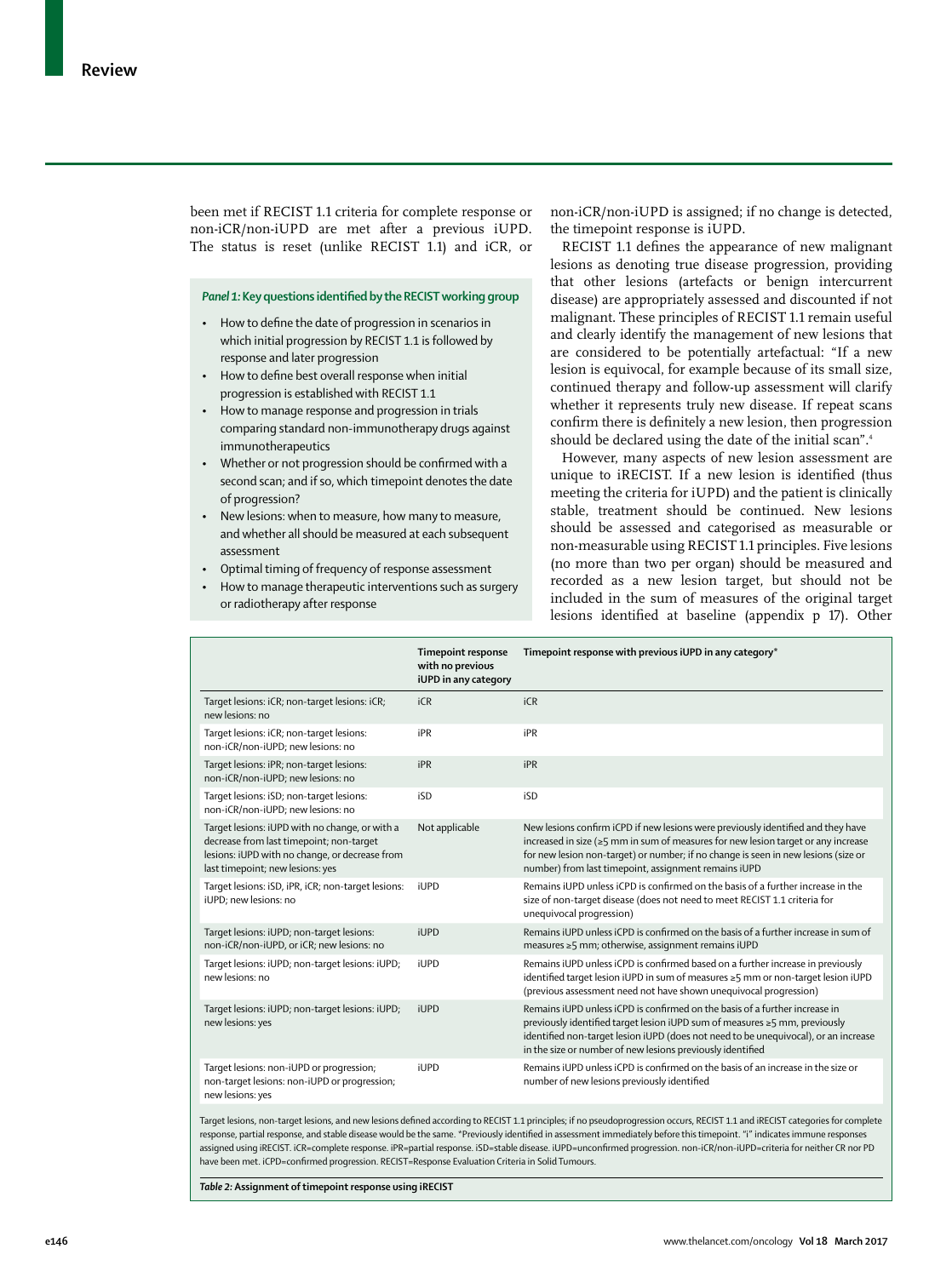|           | Timepoint response 1 | Timepoint response 2 | Timepoint response 3  | Timepoint response 4        | Timepoint response 5             | <b>iBOR</b> |
|-----------|----------------------|----------------------|-----------------------|-----------------------------|----------------------------------|-------------|
| Example 1 | iCR                  | iCR, iUPD, or NE     | iCR, iUPD, or NE      | <b>iUPD</b>                 | <b>iCPD</b>                      | iCR         |
| Example 2 | <b>iUPD</b>          | iPR, iSD, or NE      | iCR                   | iCR, iUPD, or NE            | iCR, iPR, iSD, iUPD, iCPD, or NE | iCR         |
| Example 3 | <b>iUPD</b>          | iPR                  | iPR, iSD, iUPD, or NE | iPR, iSD, iUPD, NE, or iCPD | iPR, iSD, iUPD, NE, or iCPD      | iPR         |
| Example 4 | <b>iUPD</b>          | iSD or NE            | iPR                   | iPR, iSD, iUPD, or NE       | iPR, iSD, iUPD, iCPD, or NE      | iPR         |
| Example 5 | <b>iUPD</b>          | iSD                  | iSD, iUPD, or NE      | iSD, iUPD, iCPD, or NE      | iSD, iUPD, iCPD, or NE           | iSD         |
| Example 6 | iUPD                 | iCPD                 | Anv                   | Anv                         | Anv                              | <b>iCPD</b> |
| Example 7 | <b>iUPD</b>          | iUPD (no iCPD)       | <b>iCPD</b>           | Any                         | Any                              | iCPD        |
| Example 8 | iUPD                 | <b>NE</b>            | <b>NE</b>             | <b>NE</b>                   | <b>NE</b>                        | <b>iUPD</b> |

Eight examples are presented for patients with target disease at baseline, but many more scenarios exist following the same principles. Table assumes a randomised study in which confirmation of complete response or partial response is not required. For patients with non-target disease only at baseline, only iCR or non-complete response or non-progression of disease can be assigned at each timepoint (not shown in the table for ease of presentation). "i" indicates immune responses assigned using iRECIST. iBOR=best overall response. iCR=complete response. iPR=partial response. NE=not evaluable. iUPD=unconfirmed progression. iCPD=confirmed progression. iSD=stable disease. RECIST=Response Evaluation Criteria in Solid Tumours.

*Table 3:* **Scenarios of assignments of best overall response using iRECIST**



*Figure 2:* **RECIST 1.1 and iRECIST: an example of assessment**

Prefix "i" indicates immune responses assigned using iRECIST; others without "i" are confirmed by RECIST 1.1. RECIST=Response Evaluation Criteria in Solid Tumours. iCR=complete response. iCPD=complete progression. iPR=partial response. iSD=stable disease. iUPD=unconfirmed progression. TP=timepoint.

measurable and non-measurable lesions are recorded as new lesion non-target. Trialists might choose to measure and record more than five new lesions for research purposes, but this method is not believed to be practical for general use. New lesions do not need to meet the criteria for new lesion target to result in iUPD (or iCPD); new lesion non-target can also drive iUPD or iCPD. Progressive disease is confirmed (iCPD) in the new lesion category if the next imaging assessment, done at 4–8 weeks after iUPD, confirms additional new lesions or a further increase in new lesion size from iUPD (sum of measures increase in new lesion target ≥5 mm, any increase for new lesion non-target).

Notably, if iUPD criteria were met on the basis of progression in the target or non-target disease, or the appearance of new lesions, then RECIST 1.1-assigned progression in another lesion category in the confirmatory scan also confirms iCPD.

## **Continued treatment after iUPD**

The existing literature describes pseudoprogression as an increase in the size of lesions, or the visualisation of new lesions, followed by a response, which might be durable. Although well described, differentiating transient pseudoprogression from true progression, potentially requiring a change in therapy, can be challenging. Although early discontinuation of an effective drug is not desirable, continued long-term treatment with a non-effective drug past true progression might delay the initiation of potentially effective salvage therapy.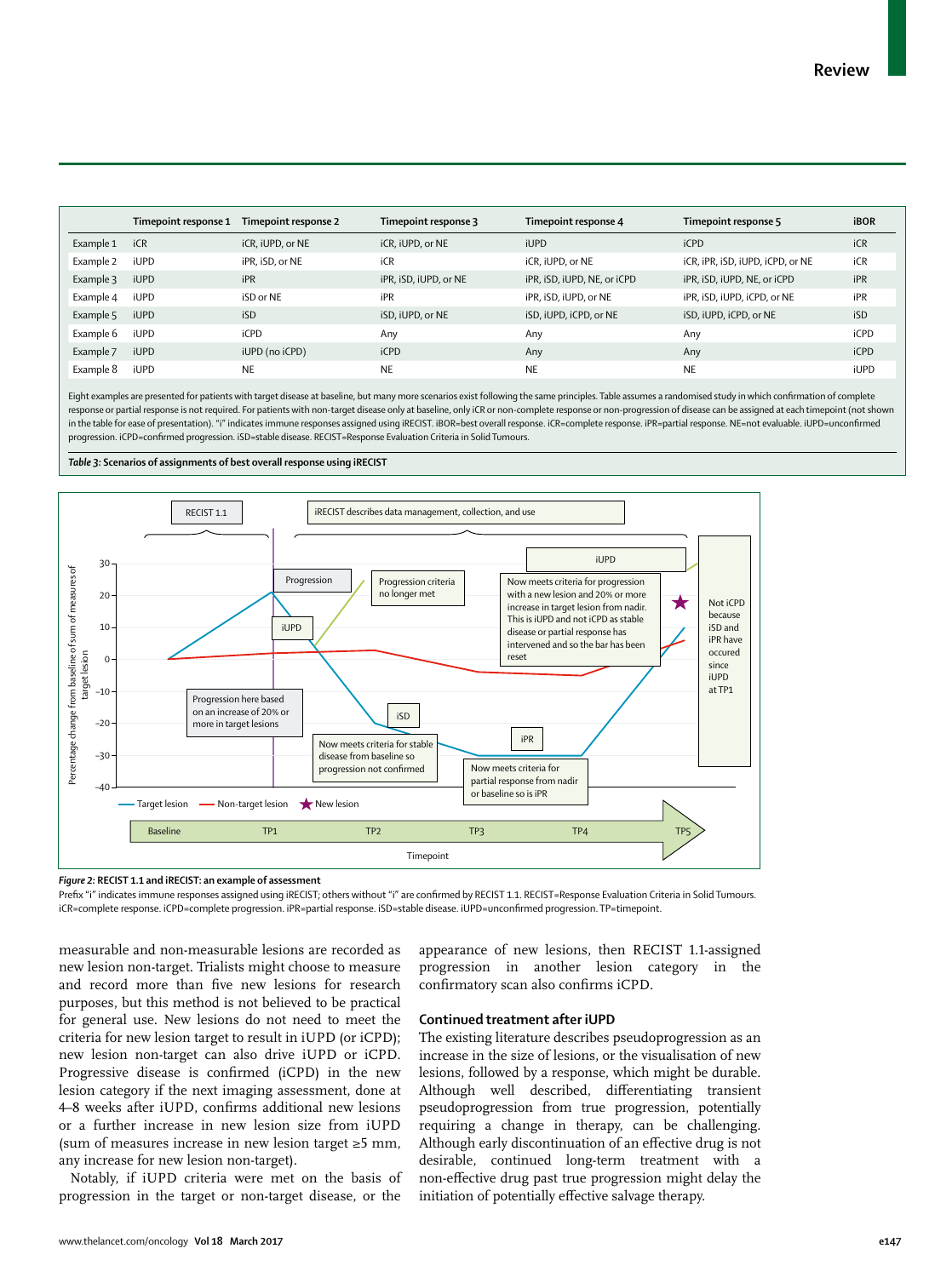#### *Panel 2:* **Key principles to be considered**

- If the criteria for iUPD have never been met, principles follow RECIST 1.1
- However, if the criteria for iUPD have been met, the next timepoint response could be:
	- iUPD: no change noted in any category of lesion
	- iSD, iPR, or iCR. Here, iUPD (followed by iCPD) should occur again
	- iCPD, if the category in which iUPD was met at the last timepoint response shows a further increase in tumour burden as evidenced (as applicable) by a ≥5 mm increase in sum of measures of target or new target lesions, further increase in non-target or new non-target lesions, or an increase in the number of new lesions

iCPD of a category which did not meet criteria for iUPD now meets the criteria for RECIST 1.1 progression Prefix "i" indicates immune responses assigned using iRECIST. RECIST=Response Evaluation Criteria in Solid Tumours. iCR=complete response. iCPD=complete progression. iPR=partial response. iSD=stable disease. iUPD=unconfirmed progression.

We recommend that clinical trials in which treatment beyond initial RECIST 1.1-defined progression (ie, iUPD) is permitted should only allow patients who are clinically stable to continue on treatment until the next assessment (≥4 weeks later); this next imaging assessment should be no longer than 8 weeks later, to ensure that patients remain fit for salvage therapies. A longer timeframe before the next assessment might be reasonable if pseudoprogression is well described in the tumour type (eg, melanoma treated with a CTLA4 inhibitor), especially if no effective salvage therapies are available (eg, *BRAF* wild-type melanoma) but should be justified in the trial protocol. All decisions regarding continuation or discontinuation of therapy should be made by the patient and their health-care provider; iRECIST describes what data are to be collected, submitted, and analysed in clinical trials of immunebased therapies.

An assignment of clinical stability requires that no worsening of performance status has occurred, that no clinically relevant increases in disease-related symptoms such as pain or dyspnoea occur that are thought to be associated with disease progression (these symptoms are generally understood to mean a requirement for increased palliative intervention), and that no requirement for intensified management of disease-related symptoms exists, including increased analgesia, radiotherapy, or other palliative care.

The imaging findings and the recommendation to continue with treatment despite iUPD should be discussed with the patient before a decision is made about whether or not to continue therapy. Patients who have iUPD and are not clinically stable should be designated as not clinically stable in the case report form.

This designation will allow the best overall response to be calculated and the date of iUPD to be used in estimates of progression-free survival.

If the confirmatory scan confirms iCPD, but the investigator or patient believes that continued treatment is appropriate, imaging should continue and data should be collected to allow further elucidation of tumour growth dynamics with immune modulators. For the same reason, and if feasible, even patients who discontinue therapy for iCPD are recommended to continue to have disease assessments until they start other systemic or local therapies.

## **Timepoint and best overall response**

Although the principles of the assignment of the timepoint response and best overall response closely follow RECIST 1.1, and reflect assessment of target and non-target lesions as well as the presence of new lesions, the possibility of pseudoprogression adds complexity (tables 1–3, panel 2, appendix pp 2–4). The timepoint response is calculated using the response assigned for each category of lesion (as for RECIST 1.1), but takes into account the last timepoint response.

The algorithm for patients with no previous iUPD is identical to RECIST 1.1. For patients with iUPD at the last timepoint response, the next timepoint response is dependent on the status of all lesions, including target, non-target, new lesion target, and new lesion non-target; on whether any increase in size has occurred (either a further increase in size or a sufficient increase to assign a new iUPD if the criteria were not previously met); or the appearance of additional new lesions.

For iRECIST, the best overall response (iBOR) is the best timepoint response recorded from the start of the study treatment until the end of treatment, taking into account any requirement for confirmation. iUPD will not override a subsequent best overall response of iSD, iPR, or iCR (tables 1–3, appendix pp 2–4), meaning that iPR or iSD can be assigned (timepoint response or iBOR) even if new lesions have not regressed, or if unequivocal progression (non-target lesions) remains unchanged, providing that the criteria for iCPD are not met.

Confirmation of response is not required when using RECIST 1.1, except in non-randomised trials, and this approach is also recommended for iRECIST. The duration of iCR and iPR is from the timepoint when the criteria for iCR or iPR are first met, whereas the duration of iSD is still calculated from baseline.

The protocol should establish how missing response assessments will be handled. Assessments that are not done or are not evaluable should be disregarded. For example, an iUPD followed by an assessment that was not done or not evaluable, and then another unconfirmed progressive disease, would be indicative of iCPD. Protocols should clearly specify whether assessments done after protocol therapy is discontinued can be considered in identification of iBOR; it might be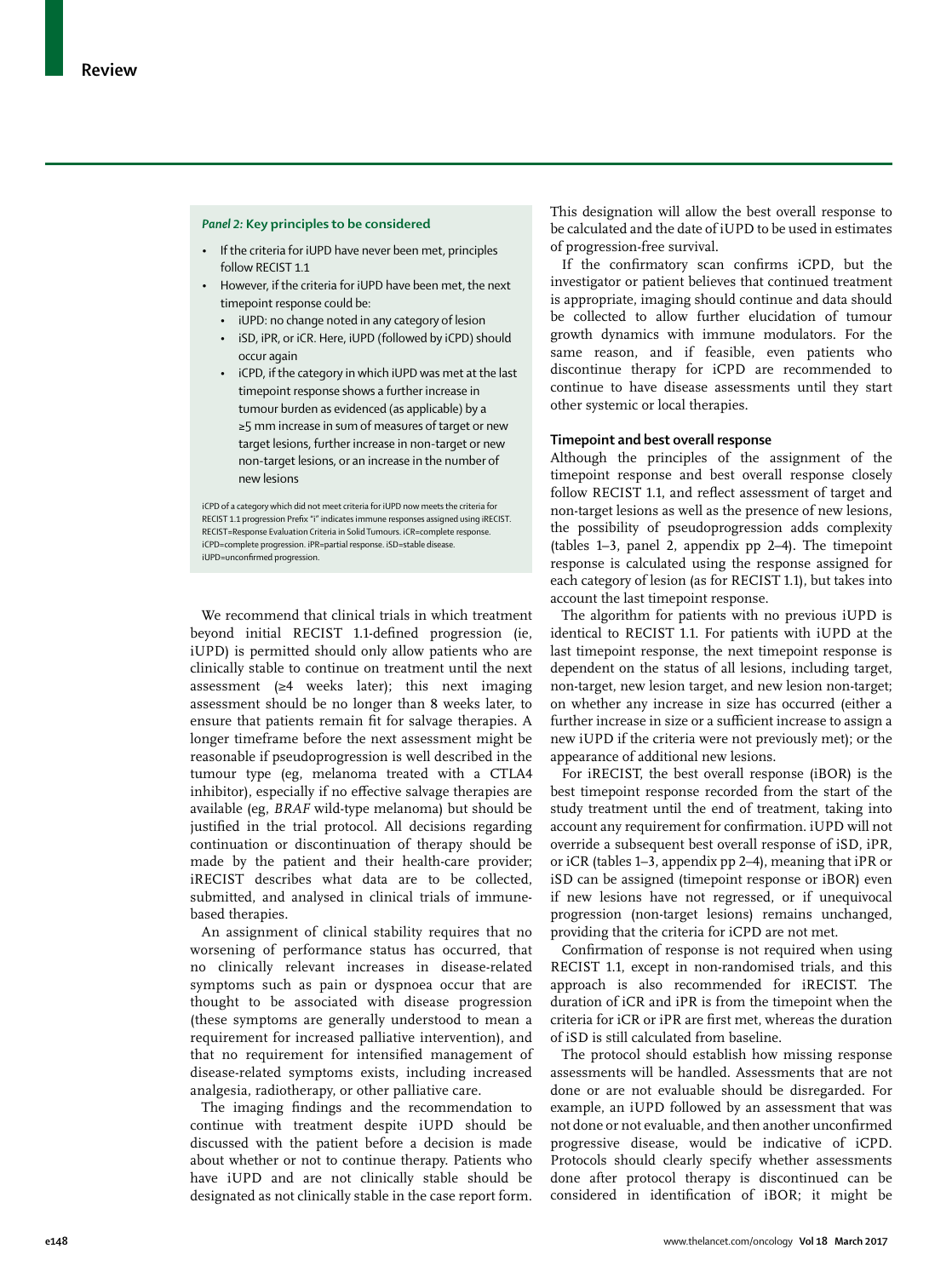reasonable to include assessments done several weeks or months after protocol treatment has been discontinued if late responses are anticipated (such as with a CTLA4 inhibitor) and patients have not received other systemic or local therapies. Protocols should also specify how any new therapy introduced before progression (eg, radiotherapy or surgery) will affect iBOR designation. Other RECIST 1.1 recommendations, including the management of missing assessments, remain unchanged, including requiring that the statistical analysis plan should indicate how missing data or assessments will be addressed in the determination of response and progression.

## **Frequency of tumour reassessment**

In general, follow-up response assessment every 6–12 weeks is recommended for iRECIST, depending on the frequency of treatment visits, as recommended for RECIST 1.1. The protocol should specify which anatomical locations are assessed at baseline and follow-up, and whether bone scans should be repeated at each response assessment, only to confirm iPR or iCR, or when clinically indicated. For all trials, especially comparative ones, response assessments should be done on a calendar schedule and not be affected by delays in therapy or the requirement for earlier confirmatory scans, which might be done to confirm iUPD or in some trials, to confirm complete or partial response.

Tumour reassessment can be done earlier than originally planned (but only between 4 and 8 weeks after iUPD) to confirm iUPD (or, in non-randomised trials, to confirm iCR or iPR  $\geq 4$  weeks after the scan showing complete or partial response). If progression is not confirmed, reassessment should continue as originally planned (ie, if scans were to be done at 8, 16, and 24 weeks, and a scan was done at 12 weeks to confirm response, then the next scans should be done at 16 weeks and 24 weeks, as planned). If patients continue on treatment per protocol after iCPD, assessments should continue to be done, at the same planned schedule, until protocol treatment is discontinued.

Ideally, all imaging done after protocol treatment has been discontinued should continue to be recorded on the case report form until subsequent therapies are initiated, as the protocol and informed consent document permit. These data will allow further refinement of iRECIST.

## **Statistical and protocol considerations**

The event date to be used for calculation of progression-free survival (iPFS) should be the first date at which progression criteria are met (ie, the date of iUPD) provided that iCPD is confirmed at the next assessment (appendix pp 2–4 and 19). If iUPD occurs, but is disregarded because of later iSD, iPR, or iCR, that iUPD date should not be used as the progression event date.

If progression is not confirmed and there is no subsequent iSD, iPR, or iCR, then the iUPD date should still be used in the following scenarios: if the patient stops protocol treatment because they were not judged to be clinically stable, or no further response assessments are done (because of patient refusal, protocol noncompliance, or patient death); the next timepoint responses are all iUPD, and iCPD never occurs; or the patient dies from their cancer. The case report form collects the reason why confirmatory response assessment was not done at any timepoint, such as not clinically stable, centre error, patient refusal, or patient death.

For protocols that permit crossover, or if intermittent schedules are being tested, the protocol should clearly specify whether iUPD or iCPD would be used for a treatment decision leading to crossover and how data subsequent to crossover will be managed and analysed. In general, we suggest that iCPD be used especially for scenarios with immunotherapy in both treatment groups and when pseudoprogression is anticipated.

Adjuvant trials of immune modulators given after curative surgery for melanoma or lung cancer are ongoing (NCT 02437279, 02388906, 02595944, 02504372, and 02273375) but have yet to report their results. Suspected new lesions in the curative setting should always be investigated thoroughly and preferably have a biopsy taken before the designation of relapse is assigned. If taking a biopsy sample is not technically feasible, then it would seem to be reasonable to follow the principles of iRECIST, with a follow-up scan to confirm relapse in patients who are clinically stable.

The collection of anonymised imaging (even if centralised blinded review of imaging studies is not planned) is recommended for all studies using an imaging-based endpoint (ie, response or progression-free survival) if feasible. Although the iRECIST guideline requires the recording of the measurements of up to five new lesions, it might eventually be necessary to record additional lesions to obtain a more precise estimate of progression. Central collection of images will allow further assessment by an independent radiologist if necessary. If real-time central review is planned, the protocol should clearly explain how treatment decisions will be made.

We recommend that phase 3 clinical trials continue to incorporate both RECIST 1.1 and iRECIST (table 1) and that RECIST 1.1 should continue to be used to define the primary efficacy outcomes (progression-free survival, disease progression, and best overall response). Exploratory analyses using the iPD date (ie, the first date of iUPD that is subsequently confirmed) can be defined in the statistical analysis plan. Early-phase trials can consider using iRECIST as the primary criteria. The protocol should carefully explain which will be the primary criteria used to assess response, and which would be exploratory. This information is especially important for trials that compare an immune modulator treatment with a non-immune modulator treatment.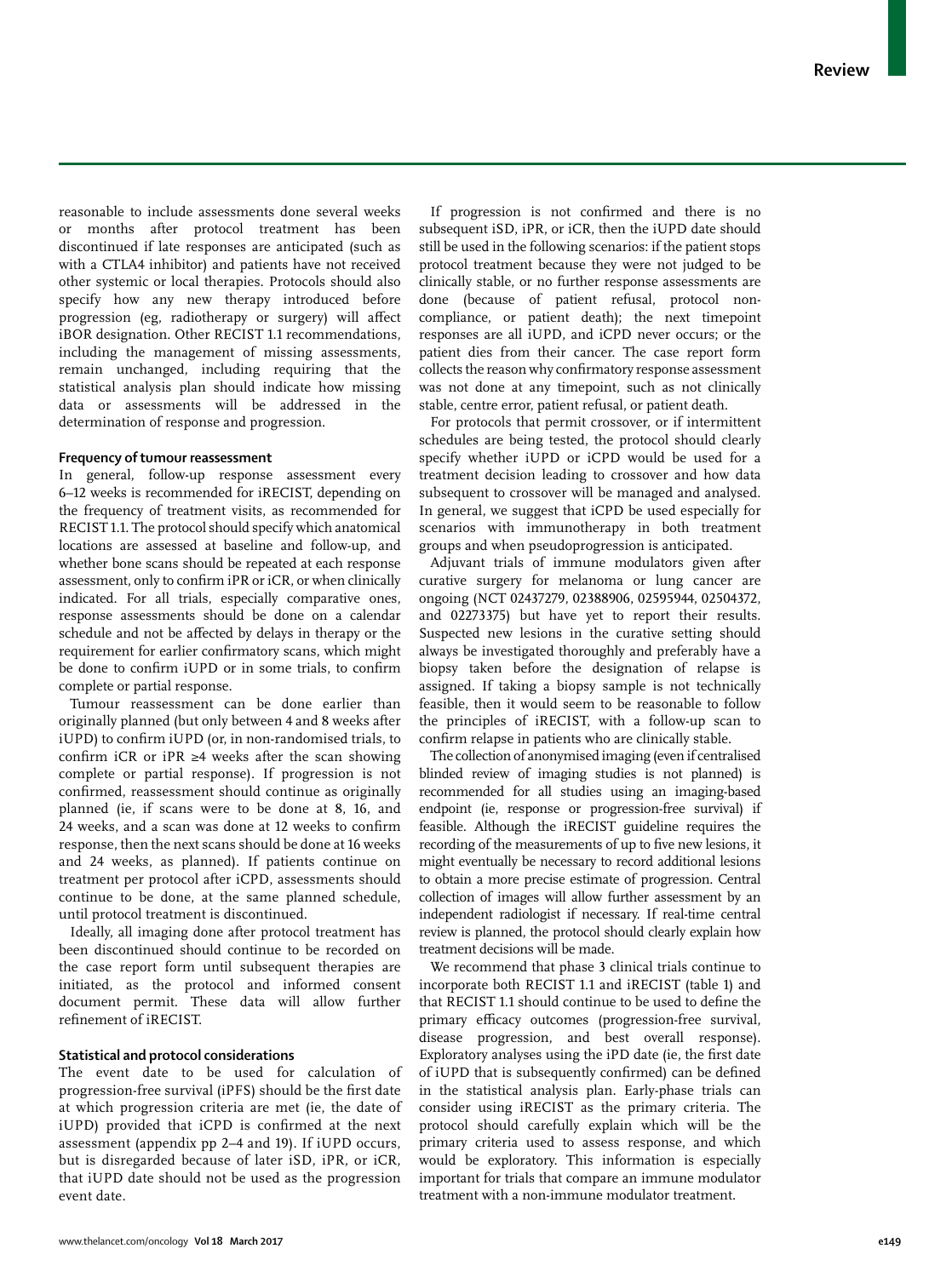## **Discussion: next steps and validation**

Immunotherapeutics are a major advance in the treatment of an escalating number of cancers. The increasing testing and use of these drugs in multiple clinical settings, including adjuvant, first, second, and subsequent lines of therapy will require the use of progression-based endpoints. RECIST 1.1 might not always adequately capture the unique patterns of response that have been well described in clinical trials of these drugs in a low proportion of patients, typically reported as 10% or less, mainly in melanoma studies.<sup>32-34</sup> The true frequency in trials of other malignancies (including non-small-cell lung cancer) is unclear because most trials have reported RECIST 1.1-based response rates,<sup>35</sup> but might be less common based on anecdotal reports. Similarly, whether this pattern is unique to drugs active in the CTLA4–PD-1–PD-L1 pathway is currently unknown. Trials testing immunotherapeutics in combination with standard therapies, especially when they are compared with these standard therapies alone, further confound the assessment of progression-based endpoints.

RECIST 1.1 already addresses the management of equivocal progression, including suspected new lesions, which might explain, at least in part, the continued use of RECIST 1.1 to define response-based primary endpoints. RECIST 1.1 deals with mainly technical differences in scans that give the appearance that new lesions might have developed, or the concept of the isodense lesion at baseline that becomes more visible after the start of therapy since it becomes internally more necrotic as opposed to a true new lesion. However, the intention was never to use those recommendations to manage pseudoprogression described with immune modulators.

Although modified response criteria have been used, a formal guideline is clearly needed, with robust plans for prospective testing and consistent data collection and validation. Trials have not always been consistent in the definition of the response criteria to be used, have used trial-specific modifications of response criteria in which new lesion measurements can or cannot be included in the assessment of response, and response assessments after progression defined by RECIST 1·1 are not always done. Those data are crucial to understand the dynamics of tumour response to immunotherapeutics, including whether immunotherapeutics with different mechanisms of action have varying effects.

Although some progress has been made in understanding tumour dynamics with immunotherapeutics, progress in this area has undoubtedly been limited by reluctancy toward data sharing across trials, companies, and immunotherapeutics. Publications have been based on trials done by individual pharmaceutical companies or commercial organisations. In the development of this guideline, virtually all major pharmaceutical companies developing immunotherapeutics participated and have shared their experiences, protocols, response criteria, and, most importantly, their data. The iRECIST team also included members of the European Medicines Agency and the US Food and Drug Administration.

Although this guideline is consensus based, it is not yet validated because the data warehouse is still being created with initial trial data already in place. The guideline includes all available knowledge on response dynamics, allowing appropriate management of true pseudoprogression, but importantly, it also safeguards patients: although pseudoprogression is now well described, it still only occurs in fewer than one in ten patients. Treatment past radiographic progression might be appropriate only in a small number of patients, and the continuation of treatment past true progression could reduce subsequent effective therapies if the patient is no longer fit enough to tolerate any further treatment.

iRECIST requires the confirmation of progression to rule out or confirm pseudoprogression. Although this recommendation is in keeping with that of RECIST 1.1 to continue treatment and repeat imaging in the case of a mixed response or equivocal findings, if pseudoprogression is common, patients might be exposed to a higher risk (of continuing ineffective therapy or increasing exposure to radiotherapy) or cost (for the potentially ineffective therapy or the costs of imaging). We recommend that these criteria are used for clinical trial protocols rather than to guide clinical practice. Treatment beyond RECIST 1.1-based progression should be considered only in carefully selected scenarios in which the patient is stable (or improving) symptomatically and if there is just a short period remaining before reassessment.

Although at first glance the recommendation to collect measurements of new lesions as defined in this guideline seems onerous, the collection of these measurements and the recording of both RECIST 1.1 and iRECIST for timepoint response and best overall response have several benefits. The association between the site of the new lesion and progression-free survival and the value of adding new lesion measurements to the sum of measures can be explored. Continuing to record RECIST 1.1 allows comparison with reported immunotherapy trials that have used RECIST 1.1, as well as chemotherapy trials, while also allowing treatment past progression and collecting data that will allow further testing and validation of iRECIST. Differences in trial outcomes using RECIST 1.1 versus iRECIST could occur, and the interpretation will be informative. Our proposed plan will enable identification of such situations, and hopefully clarification of the underlying mechanisms. Additionally, in the future, quantification of the differences in outcome estimation between RECIST 1.1 and iRECIST will be possible, enabling better informed decisions for future changes to RECIST guidelines.

This strategy will also be useful for trials comparing immunotherapy-based with non-immunotherapy-based therapeutics. RECIST 1.1 and iRECIST should yield almost identical results for non-immunotherapy treatments,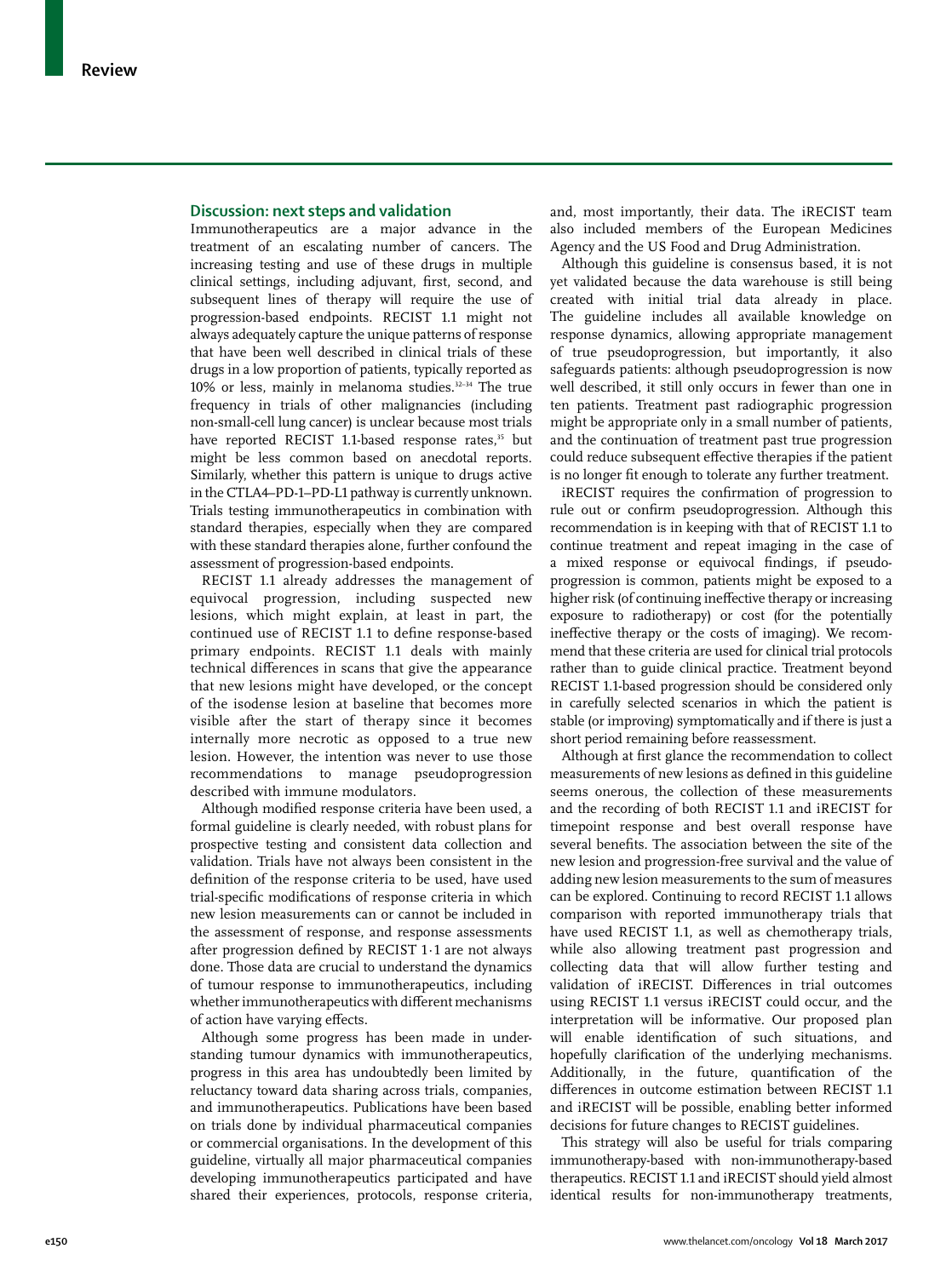#### **Search strategy and selection criteria**

This paper describes a consensus guideline, rather than a formal literature review. However, a database search was done using PubMed in August, 2016, with the following search terms: "immune response criteria" (limited to cancer, clinical trials, and publications in English language; 234 citations), "irRC" (23 citations), and "pseudoprogression" (limited to cancer, clinical trials, and pubications in English language; 39 citations).

based on the RECIST warehouses; whereas an immune modulator warehouse and associated sensitivity analysis of endpoints will enable the quantification of potential added benefit for the immunotherapy component. Although comparison of iRECIST in such situations incorporates an element of bias by construction, confirmation and validation of the guideline by overall survival results might gain additional importance.

Our recommendation for the design of randomised studies planned for licensing applications is to continue to use RECIST 1.1 as the primary criteria for responsebased endpoints. iRECIST should be regarded as exploratory in such trials, although earlier phase trials might consider using primarily iRECIST.

The creation of a data warehouse is underway and updates are available from [EORTC](www.eortc.org/RECIST) where the warehouse is held. Meanwhile the implementation of this guideline, and the continued sharing of anonymised, patient-level data will allow the formal validation of iRECIST, ensuring that response-based guidelines remain robust and enable the rapid and robust future development of new cancer therapeutics to improve treatments for patients.

#### **Contributors**

All authors contributed to the literature search and writing of the report.

#### **Declaration of interests**

LS reports grants from AstraZeneca and Merck, outside the submitted work. AP owns stocks in Merck & Co. RF reports personal fees from Amgen, Abbvie, Aptiv, Aragon, BMS, Bioclinica, Celldex, Celsion, Clovis, Covance, Biomedical systems, ACR Image Metrix, Exelixis, Genentech, Janssen, Kyowa, Loxo, ICON Medical Imaging, Eisai, EMD Serono, Imaging Endpoints, Mlrati, Celgene, Merck, Novartis, Novocure, Roche, Pfizer, Quintile, Tokai, ONO, Red Hill, Radiant Sage, Orbimed Advisors, Cinven, Virtualscopics, Sun Advanced Pharma Research Company, Median Therapeutics, Optimer Biotechnology Inc, Vascular Biogenics, Ignyta, Immunocellular CBT Pharmaceuticals, Tracon, DNAtrix, CytRx, Kolltan, and Samsung Bioepsis, outside the submitted work. LHS reports grants and consulting fees from Novartis, grants from Astellas, Eli Lilly, Merck, Pfizer, consulting fees from GSK, outside the submitted work. JD reports grants from Merck, AstraZeneca, Pfizer, Ottawa Hospital Research Institute, Novartis, outside the submitted work. FSH reports grants from Bristol-Myers Squibb, and personal fees from Merck, Novartis, Genentech, and EMD Serono, outside the submitted work. Additionally, FSH has a patent MICA Related Disorders with royalties paid, and a patent Tumor Antigens and Uses Thereof issued. JDW reports grants from Bristol Myers Squibb, Merck, and Genentech during the conduct of the study; consulting fees from Bristol Myers Squibb and Merck, and is on the scientific advisory board for Medimmune, outside the submitted work. MB reports personal fees from Genentech outside the submitted work, and owns stocks in Roche. CC reports personal fees from Roche, BMS, and AstraZeneca, outside

the submitted work. EGEdV reports consulting fees from Synthon, Medivation, and Merck; and grants from Novartis, Amgen, Roche/Genentech, Servier, Chugai, Synthon, AstraZeneca, and Radius Health, outside the submitted work. JB, SM, NUL, SL, AC, PT, OSH, and LKS declare no competing interests.

#### **Acknowledgments**

AC and LKS are employees of the National Institutes of Health/National Cancer Institute. This publication was supported by the Canadian Cancer Society Research Institute (grant #021039), the EORTC Cancer Research Fund, and the National Cancer Institute (grant number 5U10-CA11488-45). The contents of this paper were presented in part at the EORTC–NCI–AACR 2016 Meeting (Munich, Germany; Nov 29–Dec 2, 2016). We gratefully acknowledge the thoughtful participation of the following in this initiative: Patricia Keegan (US Food and Drug Administration, Silver Spring, MD, USA); Francesco Pignatti (European Medicine Agency, London, UK); Wendy Hayes (Bristol-Myers Squibb, Princeton, NJ, USA); Eric Rubin (Merck & Co, Kenilworth, NJ, USA). We also received written comments from Darragh Halpenny, Jean-Yves Blay, Florian Lordick, Silke Gillessen, Hirokazu Watanabe, Jose Pablo Maroto Rey, Pietro Quaglino, Howard Kaufman, Denis Lacombe, Corneel Coens, Catherine Fortpied, Jessica Menis, Francisco Vera-Badillo, Jean Powers, Michail Ignatiadis, Eric Gauthier, Michael O'Neal, Caroline Malhaire, Laure Fournier, and Glen Laird. We thank Anouk Funke for her assistance with this manuscript.

#### **References**

- 1 Kim C, Prasad V. Cancer drugs approved on the basis of a surrogate end point and subsequent overall survival: an analysis of 5 years of US Food and Drug Administration approvals. *JAMA Intern Med* 2015; **175:** 1992–94.
- 2 Miller AB, Hoogstraten B, Staquet M, Winkler A. Reporting results of cancer treatment. *Cancer* 1981; **47:** 207–14.
- 3 Therasse P, Arbuck SG, Eisenhauer EA, et al. New guidelines to evaluate the response to treatment in solid tumors. European Organization for Research and Treatment of Cancer, National Cancer Institute of the United States, National Cancer Institute of Canada. *J Natl Cancer Inst* 2000; **92:** 205–16.
- Eisenhauer EA, Therasse P, Bogaerts J, et al. New response evaluation criteria in solid tumours: revised RECIST guideline (version 1·1). *Eur J Cancer* 2009; **45:** 228–47.
- 5 Liu Y, Litière S, de Vries EG, et al. The role of response evaluation criteria in solid tumor in anticancer treatment evaluation: results of a survey in the oncology community. *Eur J Cancer* 2014; **50:** 260–66.
- 6 Schwartz LH, Seymour L, Litière S, et al. RECIST 1.1—standardisation and disease-specific adaptations: perspectives from the RECIST working group. *Eur J Cancer* 2016; **62:** 138–45.
- 7 Schwartz LH, Litière S, de Vries E, et al. RECIST 1·1—update and clarification: from the RECIST committee. *Eur J Cancer* 2016; **62:** 132–37.
- 8 Brahmer J, Reckamp KL, Baas P, Crinò L, et al. Nivolumab versus docetaxel in advanced squamous-cell non-small-cell lung cancer. *N Engl J Med* 2015; **373:** 123–35.
- Pardoll, Drew M. The blockade of immune checkpoints in cancer immunotherapy. *Nat Rev Cancer* 2012; **12:** 252–64.
- 10 Sidaway P. Bladder cancer: atezolizumab effective against advanced-stage disease. *Nat Rev Urol* 2016; **13:** 238.
- 11 Holt GE, Podack ER, Raez LE. Immunotherapy as a strategy for the treatment of non-small cell lung cancer. *Therapy* 2011; **8:** 43–54.
- 12 Sharma P, Wagner K, Wolchok JD, Allison JP. Novel cancer immunotherapy agents with survival benefit: recent successes and next steps. *Nat Rev Cancer* 2011; **11:** 805–12.
- 13 Antonia S, Goldberg SB, Balmanoukian A, et al. Safety and antitumor activity of durvalumab plus tremelimumab in non-small cell lung cancer: a multicentre, phase 1b study. *Lancet Oncol* 2016; **3:** 299–308.
- 14 Postow MA, Chesney J, Pavlick AC, et al. Nivolumab and ipilimumab versus ipilimumab in untreated melanoma. *N Engl J Med* 2015; **372:** 2006–17.
- 15 Reck M, Bondarenko I, Luft A, et al. Ipilimumab in combination with paclitaxel and carboplatin as first-line therapy in extensive-disease-small-cell lung cancer: results from a randomized, double-blind, multicenter phase 2 trial. *Ann Oncol* 2013; **24:** 75–83.

For the **EORTC RECIST data warehouse** see www.eortc.org/ RECIST